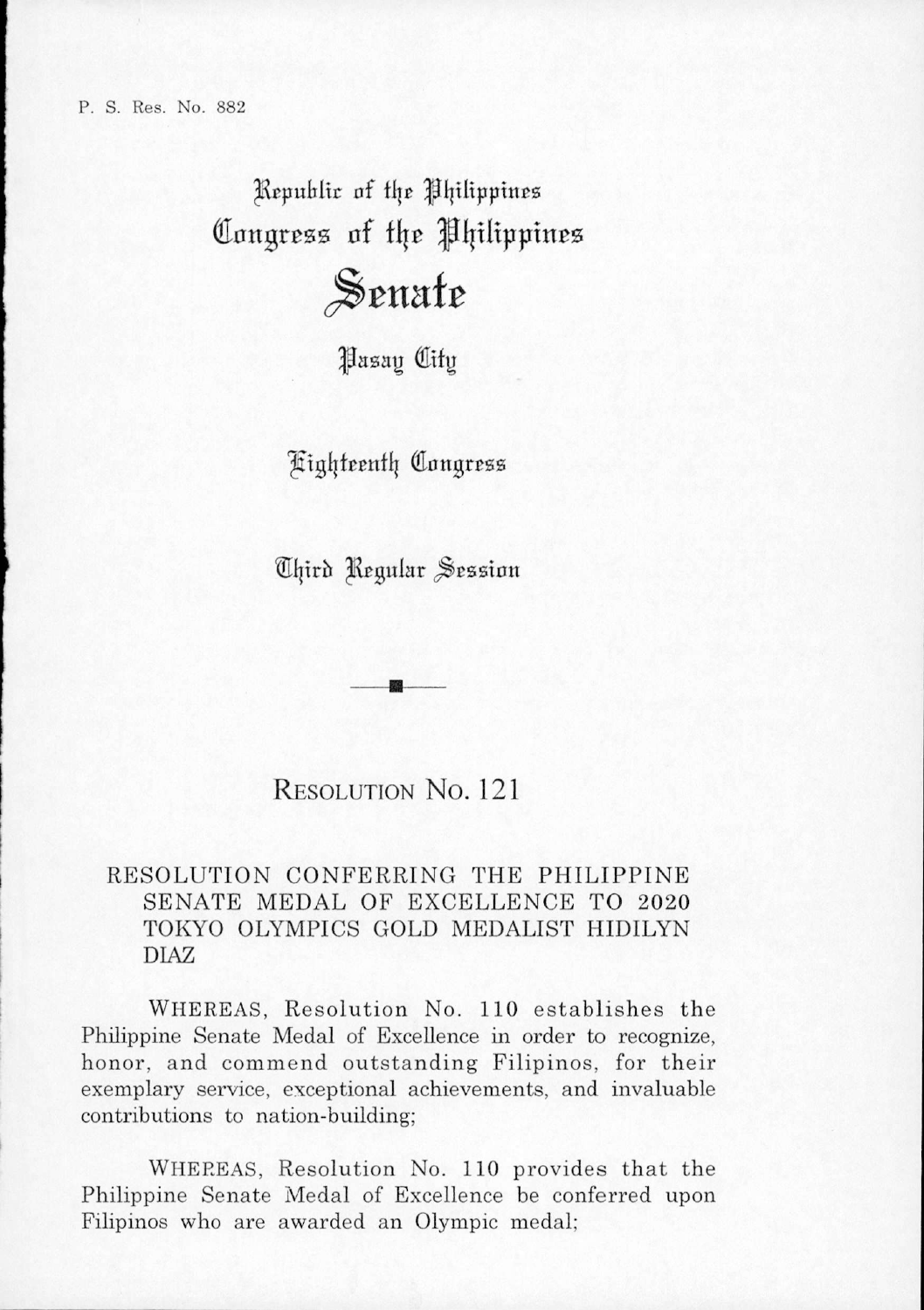WHEREAS, on July 26, 2021, Ms. Hidilyn Diaz earned her place in Phihppine history as the first Filipino to win an Olympic gold medal when she topped the women's 55-kilogram weightlifting category at the Tokyo Olympics;

WHEREAS, prior to this tremendous feat, Ms. Diaz won the gold medal in the women's 55-kilogram weightlifting division at the 30<sup>th</sup> Southeast Asian Games in 2019 and in the women's 53-kilogram weightlifting division at the 18th Asian Games in 2018, the silver medal in the women's 53-kilogram weightlifting division at the Summer Olympics at Rio De Janeiro, and a bronze medal at the 2007 Southeast Asian Games;

Whereas, the historic achievement of Ms. Diaz at the Tokyo Olympics heralded the most impressive performance of the Philippines since the country joined the Olympics in 1924. The Philippine team to the 2020 Tokyo Olympics garnered four medals, which now stands as the country's biggest medal haul since the 1932 Los Angeles Olympics where the country won three medals: Now, therefore, be it

*Resolved by the Senate,* To confer, as it hereby confers, the Philippine Senate Medal of Excellence to Ms. Hidilyn Diaz for her outstanding achievement of winning the country's first ever gold medal in the Olympics, thus bringing honor and prestige to the Repubhc of the Philippines and serving as an inspiration to the Fihpino people.

Adopted,

TO III

*President of the Senate*